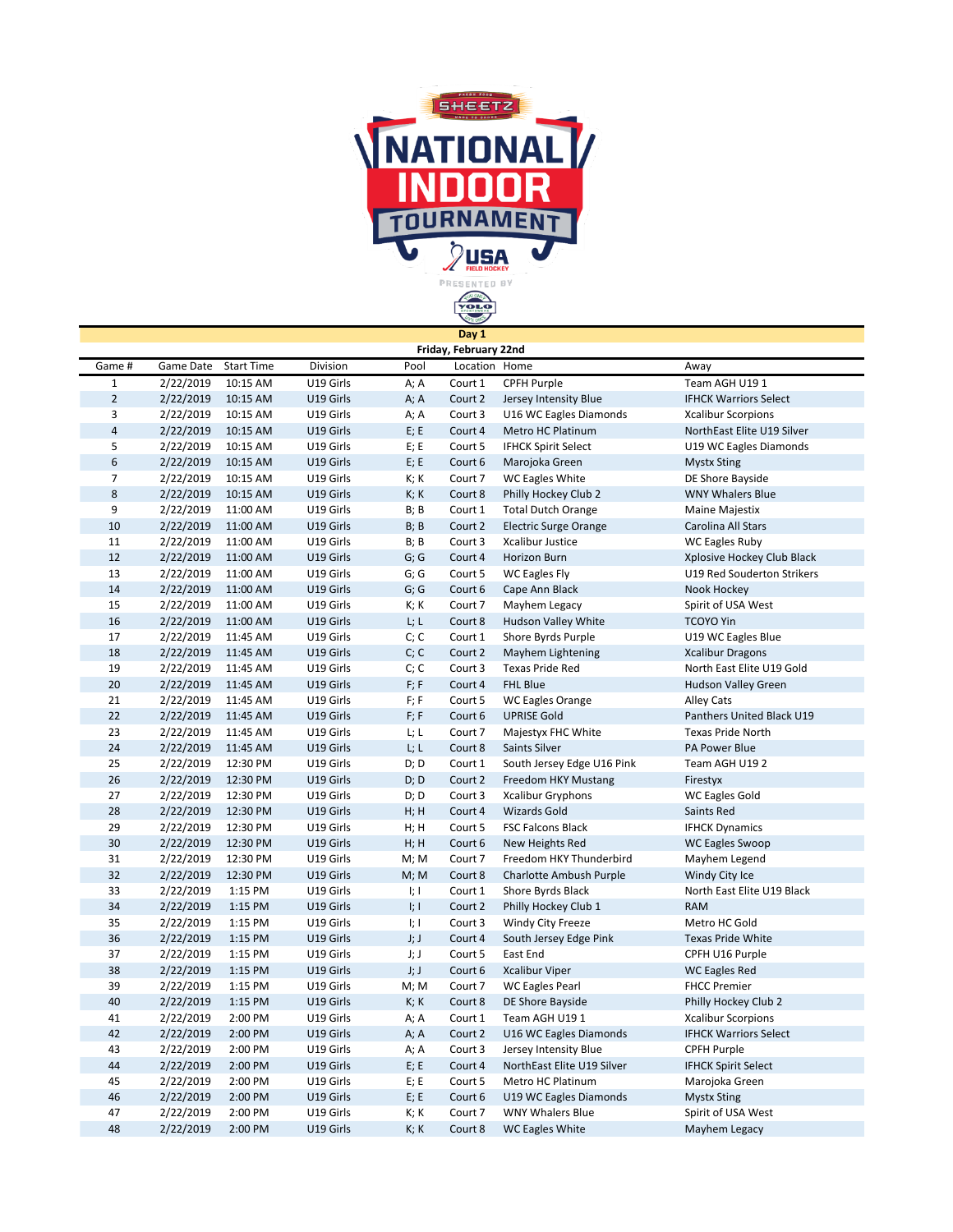| 49  | 2/22/2019 | 2:45 PM | U19 Girls        | B; B                | Court 1 | Maine Majestix                | <b>Electric Surge Orange</b> |
|-----|-----------|---------|------------------|---------------------|---------|-------------------------------|------------------------------|
| 50  | 2/22/2019 | 2:45 PM | U19 Girls        | B; B                | Court 2 | <b>Total Dutch Orange</b>     | <b>Xcalibur Justice</b>      |
| 51  | 2/22/2019 | 2:45 PM | U19 Girls        | B; B                | Court 3 | Carolina All Stars            | <b>WC Eagles Ruby</b>        |
| 52  | 2/22/2019 | 2:45 PM | U19 Girls        | G; G                | Court 4 | Xplosive Hockey Club Black    | <b>WC Eagles Fly</b>         |
| 53  | 2/22/2019 | 2:45 PM | U19 Girls        | G; G                | Court 5 | Horizon Burn                  | Cape Ann Black               |
| 54  | 2/22/2019 | 2:45 PM | U19 Girls        | G; G                | Court 6 | U19 Red Souderton Strikers    | Nook Hockey                  |
| 55  | 2/22/2019 | 2:45 PM | U19 Girls        | L; L                | Court 7 | <b>TCOYO Yin</b>              | Majestyx FHC White           |
| 56  | 2/22/2019 | 2:45 PM | U19 Girls        | L; L                | Court 8 | Hudson Valley White           | Saints Silver                |
| 57  | 2/22/2019 | 3:30 PM | U19 Girls        | C; C                | Court 1 | U19 WC Eagles Blue            | Mayhem Lightening            |
| 58  | 2/22/2019 | 3:30 PM | U19 Girls        | C; C                | Court 2 | Shore Byrds Purple            | <b>Texas Pride Red</b>       |
| 59  | 2/22/2019 | 3:30 PM | U19 Girls        | C; C                | Court 3 | <b>Xcalibur Dragons</b>       | North East Elite U19 Gold    |
| 60  | 2/22/2019 | 3:30 PM | U19 Girls        | F; F                | Court 4 | <b>Alley Cats</b>             | <b>FHL Blue</b>              |
| 61  | 2/22/2019 | 3:30 PM | U19 Girls        | F; F                | Court 5 | Panthers United Black U19     | Hudson Valley Green          |
| 62  | 2/22/2019 | 3:30 PM | U19 Girls        | F; F                | Court 6 | <b>UPRISE Gold</b>            | WC Eagles Orange             |
| 63  | 2/22/2019 | 3:30 PM | U19 Girls        | L; L                | Court 7 | <b>Texas Pride North</b>      | PA Power Blue                |
| 64  | 2/22/2019 | 3:30 PM | U19 Girls        | M; M                | Court 8 | Windy City Ice                | Freedom HKY Thunderbird      |
| 65  | 2/22/2019 | 4:15 PM | U19 Girls        | D; D                | Court 1 | Firestyx                      | South Jersey Edge U16 Pink   |
| 66  |           |         |                  |                     |         |                               |                              |
|     | 2/22/2019 | 4:15 PM | U19 Girls        | D; D                | Court 2 | <b>WC Eagles Gold</b>         | Team AGH U192                |
| 67  | 2/22/2019 | 4:15 PM | U19 Girls        | D; D                | Court 3 | <b>Xcalibur Gryphons</b>      | Freedom HKY Mustang          |
| 68  | 2/22/2019 | 4:15 PM | U19 Girls        | H; H                | Court 4 | Saints Red                    | <b>FSC Falcons Black</b>     |
| 69  | 2/22/2019 | 4:15 PM | U19 Girls        | H; H                | Court 5 | Wizards Gold                  | New Heights Red              |
| 70  | 2/22/2019 | 4:15 PM | U19 Girls        | H; H                | Court 6 | <b>IFHCK Dynamics</b>         | <b>WC Eagles Swoop</b>       |
| 71  | 2/22/2019 | 4:15 PM | U19 Girls        | M; M                | Court 7 | Mayhem Legend                 | <b>FHCC Premier</b>          |
| 72  | 2/22/2019 | 4:15 PM | U19 Girls        | M; M                | Court 8 | Charlotte Ambush Purple       | <b>WC Eagles Pearl</b>       |
| 73  | 2/22/2019 | 5:00 PM | U19 Girls        | I; I                | Court 1 | North East Elite U19 Black    | Philly Hockey Club 1         |
| 74  | 2/22/2019 | 5:00 PM | U19 Girls        | $\vert \cdot \vert$ | Court 2 | Shore Byrds Black             | <b>Windy City Freeze</b>     |
| 75  | 2/22/2019 | 5:00 PM | U19 Girls        | l; I                | Court 3 | RAM                           | Metro HC Gold                |
| 76  | 2/22/2019 | 5:00 PM | U19 Girls        | J;J                 | Court 4 | <b>Texas Pride White</b>      | <b>WC Eagles Red</b>         |
| 77  | 2/22/2019 | 5:00 PM | U19 Girls        | J; J                | Court 5 | <b>Xcalibur Viper</b>         | CPFH U16 Purple              |
| 78  | 2/22/2019 | 5:00 PM | U19 Girls        | J;J                 | Court 6 | East End                      | South Jersey Edge Pink       |
| 79  | 2/22/2019 | 5:00 PM | U19 Girls        | X; X                | Court 7 | New Jersey Starz U19 White    | <b>TGT Diamond</b>           |
| 80  | 2/22/2019 | 5:00 PM | U19 Girls        | X; X                | Court 8 | Viper I                       | Pa Power                     |
| 81  | 2/22/2019 | 5:45 PM | U19 Girls        | N; N                | Court 1 | U16 WC Eagles Blue            | SPark Blue                   |
| 82  | 2/22/2019 | 5:45 PM | U19 Girls        | N; N                | Court 2 | Cny                           | Electric Surge Black         |
| 83  | 2/22/2019 | 5:45 PM | U19 Girls        | N; N                | Court 3 | Team AGH U193                 | Reach Black                  |
| 84  | 2/22/2019 | 5:45 PM | U19 Girls        | O; O                | Court 4 | Jersey Intensity I            | 19 Orange                    |
| 85  | 2/22/2019 | 5:45 PM | U19 Girls        | O; O                | Court 5 | <b>Electric Surge Grey</b>    | Mayhem Fierce                |
| 86  | 2/22/2019 | 5:45 PM | U19 Girls        | O; O                | Court 6 | Seacoast United U19 Carolina  | Hawks Premier                |
| 87  | 2/22/2019 | 5:45 PM | U19 Girls        | X; X                | Court 7 | Focus Black                   | <b>Mystx Stealth</b>         |
| 88  | 2/22/2019 | 5:45 PM | U19 Girls        | W; W                | Court 8 | Mayhem Strive                 | Nook Green                   |
| 89  | 2/22/2019 | 6:30 PM | U19 Girls        | P; P                | Court 1 | <b>Xcalibur Liberty</b>       | <b>TCOYO Yang</b>            |
| 90  | 2/22/2019 | 6:30 PM | U19 Girls        | $P$ ; $P$           | Court 2 | Freedom HKY Crossfire         | CPFH U16 Black               |
| 91  | 2/22/2019 | 6:30 PM | U19 Girls        | P; P                | Court 3 | <b>Washington Wolves</b>      | Seacoast United U19 Navy     |
| 92  | 2/22/2019 | 6:30 PM | U19 Girls        | S; S                | Court 4 | <b>H2O</b>                    | <b>Bluegrass Elite</b>       |
| 93  | 2/22/2019 | 6:30 PM | U19 Girls        | S; S                | Court 5 | <b>Mystx Storm</b>            | WC Eagles Sky                |
| 94  | 2/22/2019 | 6:30 PM | U19 Girls        | S; S                | Court 6 | Mid-Jersey Knights Black      | New York H.C.                |
| 95  | 2/22/2019 | 6:30 PM | U19 Girls        | W; W                | Court 7 | <b>Blue Fusion</b>            | HTC FHC U19 Black            |
| 96  | 2/22/2019 | 6:30 PM | U19 Girls        | W; W                | Court 8 | Alley Cats Blue               | South Jersey Edge Black      |
| 97  | 2/22/2019 | 7:15 PM | U19 Girls        | R; R                | Court 1 | State College Blue Lions u/19 | Stealth Storm                |
| 98  | 2/22/2019 | 7:15 PM | U19 Girls        | R; R                | Court 2 | Nook Black                    | <b>Saints Copper</b>         |
| 99  | 2/22/2019 | 7:15 PM | U19 Girls        | R; R                | Court 3 | FSC Falcons White             | Spirit of USA North          |
| 100 | 2/22/2019 | 7:15 PM | U19 Girls        | Q; Q                | Court 4 | <b>High Voltage Black</b>     | New Jersey Starz U19 Blue    |
| 101 | 2/22/2019 | 7:15 PM | U19 Girls        | Q; Q                | Court 5 | Freedom HKY Odyssey           | Electric Surge Blue          |
| 102 | 2/22/2019 | 7:15 PM | U19 Girls        | Q; Q                | Court 6 | North East Elite U19 Green    | ABC <sub>1</sub>             |
| 103 | 2/22/2019 |         | U19 Girls        | V; V                |         | Club Lewy                     | CPFH Lilac                   |
|     |           | 7:15 PM |                  |                     | Court 7 |                               |                              |
| 104 | 2/22/2019 | 7:15 PM | U19 Girls        | V; V                | Court 8 | Gaels U19- Waterford          | Ballyhoo U16                 |
| 105 | 2/22/2019 | 8:00 PM | U19 Girls        | T; T                | Court 1 | <b>CPFH Black</b>             | Fer De Lance                 |
| 106 | 2/22/2019 | 8:00 PM | U19 Girls        | T; T                | Court 2 | DE Sharks Blue                | U19 CPFHC                    |
| 107 | 2/22/2019 | 8:00 PM | U19 Girls        | T; T                | Court 3 | Rampage Platinum              | Spirit of USA Dreaded Team 6 |
| 108 | 2/22/2019 | 8:00 PM | U19 Boys         | Z; Z                | Court 4 | <b>ECHP</b>                   | Philly Hockey Club           |
| 109 | 2/22/2019 | 8:00 PM | U19 Girls        | U; U                | Court 5 | Typhoon Elite Thunder         | <b>H2O III</b>               |
| 110 | 2/22/2019 | 8:00 PM | U19 Girls        | U; U                | Court 6 | Alpha Lime                    | High Styx Purple             |
| 111 | 2/22/2019 | 8:00 PM | U19 Girls        | V; V                | Court 7 | New Jersey Starz Red          | <b>WC Eagles Black</b>       |
| 112 | 2/22/2019 | 8:00 PM | U19 Girls        | U; U                | Court 8 | Mid-Jersey Knights Scarlet    | <b>UPRISE Purple</b>         |
| 113 | 2/22/2019 | 8:45 PM | Adult Men        | Z; Z                | Court 1 | Triangle                      | dcDragons White              |
| 114 | 2/22/2019 | 8:45 PM | <b>Adult Men</b> | ZZ; ZZ              | Court 2 | Rebels                        | <b>ECHP Orange</b>           |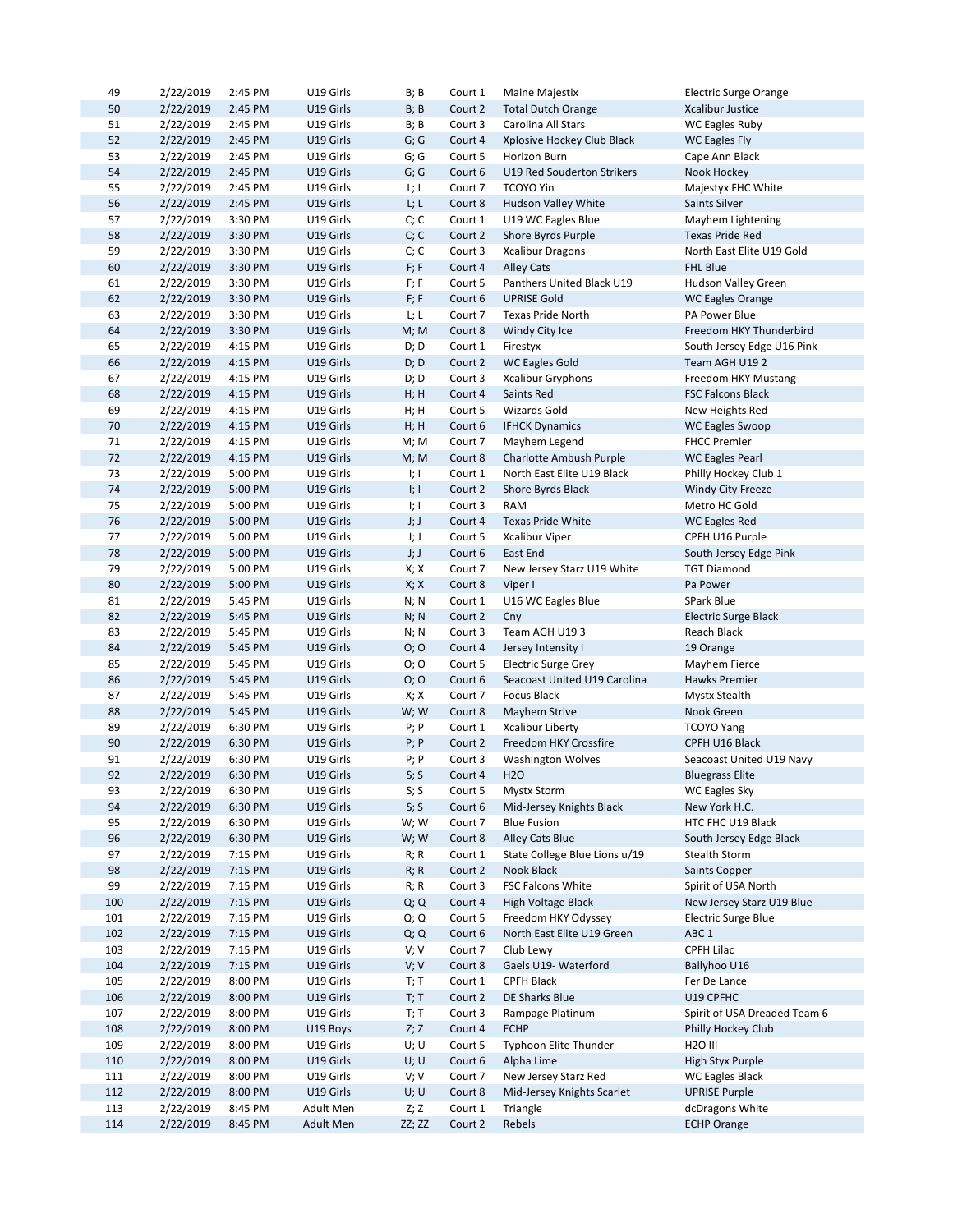| 115        | 2/22/2019              | 8:45 PM              | <b>Adult Men</b>       | Z; Z         | Court 3                 | dcDragons                                | Boston Field Hockey Club                      |
|------------|------------------------|----------------------|------------------------|--------------|-------------------------|------------------------------------------|-----------------------------------------------|
| 116        | 2/22/2019              | 8:45 PM              | U19 Boys               | ZZ; ZZ       | Court 4                 | <b>ECHP White</b>                        | <b>ECHP Blue</b>                              |
| 117        | 2/22/2019              | 8:45 PM              | Adult Women            | YY; YY       | Court 5                 | Crusaders                                | dcDragons Blue                                |
| 118        | 2/22/2019              | 8:45 PM              | Adult Women            | Y; Y         | Court 6                 | <b>H2O</b>                               | dcDragons                                     |
| 119        | 2/22/2019              | 8:45 PM              | Adult Women            | Y; Y         | Court 7                 | Boston Field Hockey Club                 | Marojoka Hockey Club                          |
| 120        | 2/22/2019              | 8:45 PM              | Adult Women            | YY; YY       | Court 8                 | X-Calibur                                | Spirit of USA                                 |
|            |                        |                      |                        |              | Day 2                   |                                          |                                               |
|            |                        |                      |                        |              | Saturday, February 23rd |                                          |                                               |
| 121        | 2/23/2019              | 7:00 AM              | U19 Girls              | E; E         | Court 1                 | Marojoka Green                           | NorthEast Elite U19 Silver                    |
| 122        | 2/23/2019              | 7:00 AM              | U19 Girls              | E; E         | Court 2                 | <b>Mystx Sting</b>                       | <b>IFHCK Spirit Select</b>                    |
| 123        | 2/23/2019              | 7:00 AM              | U19 Girls              | K; K         | Court 3                 | Mayhem Legacy                            | DE Shore Bayside                              |
| 124        | 2/23/2019              | 7:00 AM              | U19 Girls              | K; K         | Court 4                 | <b>WNY Whalers Blue</b>                  | <b>WC Eagles White</b>                        |
| 125        | 2/23/2019              | 7:00 AM              | U19 Girls              | A; A         | Court 5                 | Team AGH U191                            | Jersey Intensity Blue                         |
| 126        | 2/23/2019              | 7:00 AM              | U19 Girls              | A; A         | Court 6                 | <b>CPFH Purple</b>                       | U16 WC Eagles Diamonds                        |
| 127        | 2/23/2019              | 7:00 AM              | U19 Girls              | A; A         | Court 7                 | <b>IFHCK Warriors Select</b>             | <b>Xcalibur Scorpions</b>                     |
| 128        | 2/23/2019              | 7:00 AM              | U19 Girls              | E; E         | Court 8                 | U19 WC Eagles Diamonds                   | Metro HC Platinum                             |
| 129        | 2/23/2019              | 7:45 AM              | U19 Girls              | B; B         | Court 1                 | Xcalibur Justice                         | Maine Majestix                                |
| 130        | 2/23/2019              | 7:45 AM              | U19 Girls              | B; B         | Court 2                 | <b>WC Eagles Ruby</b>                    | <b>Electric Surge Orange</b>                  |
| 131        | 2/23/2019              | 7:45 AM              | U19 Girls              | K; K         | Court 3                 | Spirit of USA West                       | Philly Hockey Club 2                          |
| 132        | 2/23/2019              | 7:45 AM              | U19 Girls              | L; L         | Court 4                 | Saints Silver                            | <b>TCOYO Yin</b>                              |
| 133        | 2/23/2019              | 7:45 AM              | U19 Girls              | G; G         | Court 5                 | Cape Ann Black                           | Xplosive Hockey Club Black                    |
| 134        | 2/23/2019              | 7:45 AM              | U19 Girls              | G; G         | Court 6                 | Nook Hockey                              | <b>WC Eagles Fly</b>                          |
| 135        | 2/23/2019              | 7:45 AM              | U19 Girls              | B; B         | Court 7                 | Carolina All Stars                       | <b>Total Dutch Orange</b>                     |
| 136        | 2/23/2019              | 7:45 AM              | U19 Girls              | G; G         | Court 8                 | U19 Red Souderton Strikers               | Horizon Burn                                  |
| 137<br>138 | 2/23/2019<br>2/23/2019 | 8:30 AM              | U19 Girls              | F; F<br>F; F | Court 1                 | FHL Blue<br>Panthers United Black U19    | <b>UPRISE Gold</b>                            |
| 139        | 2/23/2019              | 8:30 AM<br>8:30 AM   | U19 Girls<br>U19 Girls | L; L         | Court 2<br>Court 3      | PA Power Blue                            | <b>WC Eagles Orange</b><br>Majestyx FHC White |
| 140        | 2/23/2019              | 8:30 AM              | U19 Girls              | L; L         | Court 4                 | <b>Texas Pride North</b>                 | Hudson Valley White                           |
| 141        | 2/23/2019              | 8:30 AM              | U19 Girls              | C; C         | Court 5                 | North East Elite U19 Gold                | Mayhem Lightening                             |
| 142        | 2/23/2019              | 8:30 AM              | U19 Girls              | C; C         | Court 6                 | <b>Xcalibur Dragons</b>                  | Shore Byrds Purple                            |
| 143        | 2/23/2019              | 8:30 AM              | U19 Girls              | C; C         | Court 7                 | <b>Texas Pride Red</b>                   | U19 WC Eagles Blue                            |
| 144        | 2/23/2019              | 8:30 AM              | U19 Girls              | F; F         | Court 8                 | <b>Alley Cats</b>                        | Hudson Valley Green                           |
| 145        | 2/23/2019              | 9:15 AM              | U19 Girls              | H; H         | Court 1                 | <b>IFHCK Dynamics</b>                    | Wizards Gold                                  |
| 146        | 2/23/2019              | 9:15 AM              | U19 Girls              | H; H         | Court 2                 | New Heights Red                          | Saints Red                                    |
| 147        | 2/23/2019              | 9:15 AM              | U19 Girls              | M; M         | Court 3                 | <b>WC Eagles Pearl</b>                   | Windy City Ice                                |
| 148        | 2/23/2019              | 9:15 AM              | U19 Girls              | M; M         | Court 4                 | <b>FHCC Premier</b>                      | Freedom HKY Thunderbird                       |
| 149        | 2/23/2019              | 9:15 AM              | U19 Girls              | D; D         | Court 5                 | South Jersey Edge U16 Pink               | <b>Xcalibur Gryphons</b>                      |
| 150        | 2/23/2019              | 9:15 AM              | U19 Girls              | D; D         | Court 6                 | <b>WC Eagles Gold</b>                    | Freedom HKY Mustang                           |
| 151        | 2/23/2019              | 9:15 AM              | U19 Girls              | D; D         | Court 7                 | Firestyx                                 | Team AGH U192                                 |
| 152        | 2/23/2019              | 9:15 AM              | U19 Girls              | H; H         | Court 8                 | <b>WC Eagles Swoop</b>                   | <b>FSC Falcons Black</b>                      |
| 153        | 2/23/2019              | 10:00 AM             | U19 Girls              | J; J         | Court 1                 | Texas Pride White                        | East End                                      |
| 154        | 2/23/2019              | 10:00 AM             | U19 Girls              | J;J          | Court 2                 | South Jersey Edge Pink                   | <b>Xcalibur Viper</b>                         |
| 155        | 2/23/2019              | 10:00 AM             | U19 Girls              | M; M         | Court 3                 | Mayhem Legend                            | Charlotte Ambush Purple                       |
| 156        | 2/23/2019              | 10:00 AM             | U19 Girls              | K; K         | Court 4                 | DE Shore Bayside                         | Spirit of USA West                            |
| 157        | 2/23/2019              | 10:00 AM             | U19 Girls              | I; I         | Court 5                 | Windy City Freeze                        | North East Elite U19 Black                    |
| 158        | 2/23/2019              | 10:00 AM             | U19 Girls              | I; I         | Court 6                 | Metro HC Gold                            | Philly Hockey Club 1                          |
| 159        | 2/23/2019              | 10:00 AM             | U19 Girls              | I; I         | Court 7                 | RAM                                      | Shore Byrds Black                             |
| 160        | 2/23/2019              | 10:00 AM             | U19 Girls              | J;J          | Court 8                 | CPFH U16 Purple                          | <b>WC Eagles Red</b>                          |
| 161        | 2/23/2019              | 10:45 AM             | U19 Girls              | E; E         | Court 1                 | <b>IFHCK Spirit Select</b>               | Metro HC Platinum                             |
| 162        | 2/23/2019              | 10:45 AM             | U19 Girls              | E; E         | Court 2                 | NorthEast Elite U19 Silver               | <b>Mystx Sting</b>                            |
| 163        | 2/23/2019              | 10:45 AM             | U19 Girls              | K; K         | Court 3                 | Mayhem Legacy                            | <b>WNY Whalers Blue</b>                       |
| 164        | 2/23/2019              | 10:45 AM             | U19 Girls              | K; K         | Court 4                 | Philly Hockey Club 2                     | <b>WC Eagles White</b>                        |
| 165        | 2/23/2019              | 10:45 AM             | U19 Girls              | A; A         | Court 5                 | <b>Xcalibur Scorpions</b>                | Jersey Intensity Blue                         |
| 166        | 2/23/2019              | 10:45 AM<br>10:45 AM | U19 Girls              | A; A         | Court 6                 | <b>IFHCK Warriors Select</b>             | <b>CPFH Purple</b>                            |
| 167<br>168 | 2/23/2019              |                      | U19 Girls              | A; A         | Court 7                 | U16 WC Eagles Diamonds<br>Marojoka Green | Team AGH U191<br>U19 WC Eagles Diamonds       |
| 169        | 2/23/2019              | 10:45 AM             | U19 Girls              | E; E         | Court 8                 | Xcalibur Justice                         | Carolina All Stars                            |
| 170        | 2/23/2019<br>2/23/2019 | 11:30 AM<br>11:30 AM | U19 Girls<br>U19 Girls | B; B<br>B; B | Court 1<br>Court 2      | <b>Electric Surge Orange</b>             | <b>Total Dutch Orange</b>                     |
| 171        | 2/23/2019              | 11:30 AM             | U19 Girls              | L; L         | Court 3                 | <b>TCOYO Yin</b>                         | PA Power Blue                                 |
| 172        | 2/23/2019              | 11:30 AM             | U19 Girls              | L; L         | Court 4                 | Saints Silver                            | <b>Texas Pride North</b>                      |
| 173        | 2/23/2019              | 11:30 AM             | U19 Girls              | G; G         | Court 5                 | Xplosive Hockey Club Black               | Nook Hockey                                   |
| 174        | 2/23/2019              | 11:30 AM             | U19 Girls              | G; G         | Court 6                 | Cape Ann Black                           | U19 Red Souderton Strikers                    |
| 175        | 2/23/2019              | 11:30 AM             | U19 Girls              | B; B         | Court 7                 | Maine Majestix                           | <b>WC Eagles Ruby</b>                         |
| 176        | 2/23/2019              | 11:30 AM             | U19 Girls              | G; G         | Court 8                 | <b>WC Eagles Fly</b>                     | Horizon Burn                                  |
| 177        | 2/23/2019              | 12:15 PM             | U19 Girls              | F; F         | Court 1                 | <b>WC Eagles Orange</b>                  | FHL Blue                                      |
| 178        | 2/23/2019              | 12:15 PM             | U19 Girls              | F; F         | Court 2                 | Hudson Valley Green                      | <b>UPRISE Gold</b>                            |
|            |                        |                      |                        |              |                         |                                          |                                               |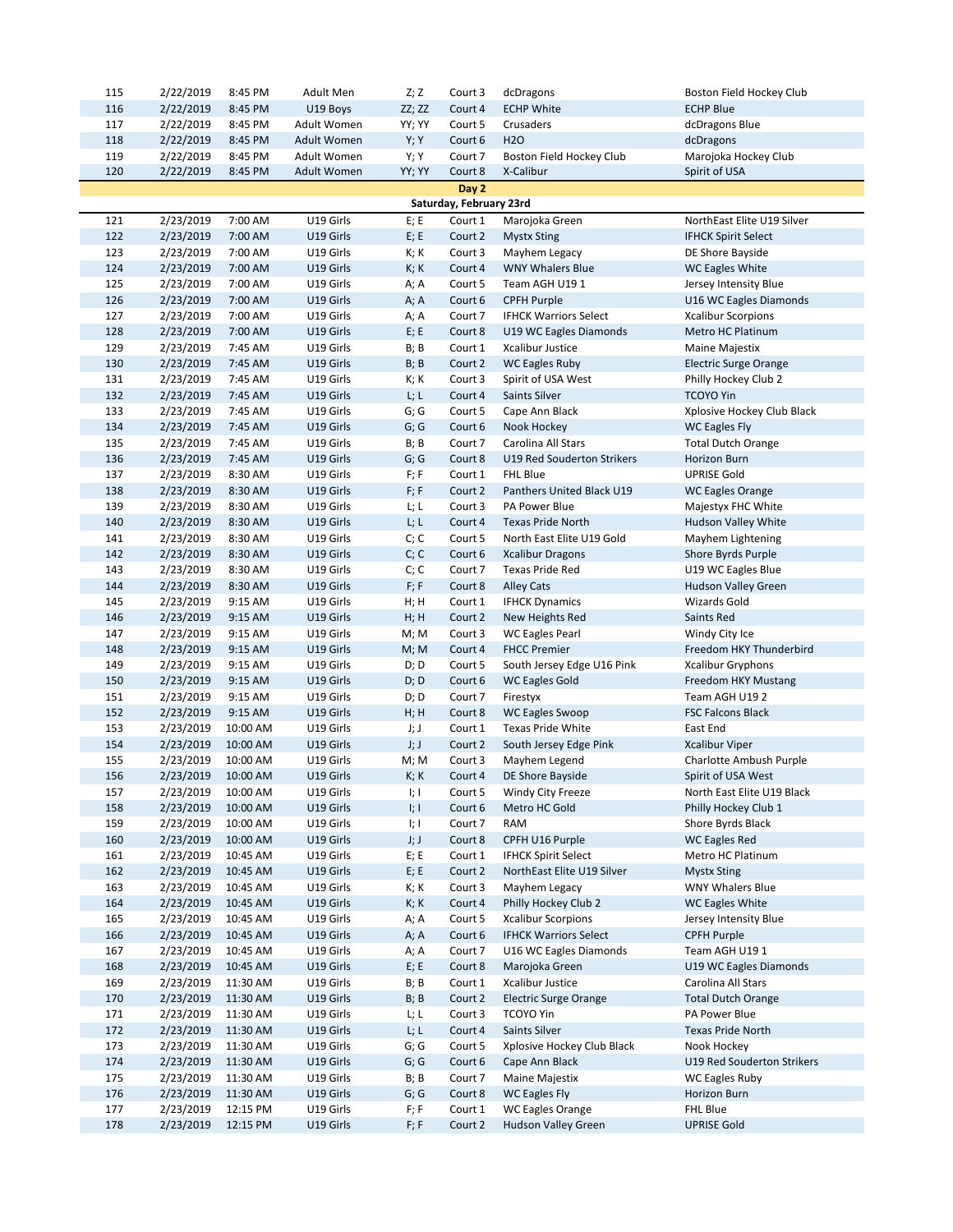| 179        | 2/23/2019              | 12:15 PM           | U19 Girls            | L; L                      | Court 3            | Majestyx FHC White                      | Hudson Valley White        |
|------------|------------------------|--------------------|----------------------|---------------------------|--------------------|-----------------------------------------|----------------------------|
| 180        | 2/23/2019              | 12:15 PM           | U19 Girls            | M; M                      | Court 4            | Windy City Ice                          | <b>FHCC Premier</b>        |
| 181        | 2/23/2019              | 12:15 PM           | U19 Girls            | C; C                      | Court 5            | <b>Texas Pride Red</b>                  | <b>Xcalibur Dragons</b>    |
| 182        | 2/23/2019              | 12:15 PM           | U19 Girls            | C; C                      | Court 6            | Mayhem Lightening                       | Shore Byrds Purple         |
| 183        | 2/23/2019              | 12:15 PM           | U19 Girls            | C; C                      | Court 7            | U19 WC Eagles Blue                      | North East Elite U19 Gold  |
| 184        | 2/23/2019              | 12:15 PM           | U19 Girls            | F; F                      | Court 8            | <b>Alley Cats</b>                       | Panthers United Black U19  |
| 185        | 2/23/2019              | 1:00 PM            | U19 Girls            | H; H                      | Court 1            | <b>IFHCK Dynamics</b>                   | Saints Red                 |
| 186        | 2/23/2019              | 1:00 PM            | U19 Girls            | H; H                      | Court 2            | <b>Wizards Gold</b>                     | WC Eagles Swoop            |
| 187        | 2/23/2019              | 1:00 PM            | U19 Girls            | M; M                      | Court 3            | WC Eagles Pearl                         | Mayhem Legend              |
| 188        | 2/23/2019              | 1:00 PM            | U19 Girls            | M; M                      | Court 4            | Freedom HKY Thunderbird                 | Charlotte Ambush Purple    |
| 189        | 2/23/2019              | 1:00 PM            | U19 Girls            | D; D                      | Court 5            | Freedom HKY Mustang                     | South Jersey Edge U16 Pink |
| 190        | 2/23/2019              | 1:00 PM            | U19 Girls            | D; D                      | Court 6            | Team AGH U192                           | <b>Xcalibur Gryphons</b>   |
| 191        | 2/23/2019              | 1:00 PM            | U19 Girls            | D; D                      | Court 7            | Firestyx                                | <b>WC Eagles Gold</b>      |
| 192        | 2/23/2019              | 1:00 PM            | U19 Girls            | H; H                      | Court 8            | <b>FSC Falcons Black</b>                | New Heights Red            |
| 193        | 2/23/2019              | 1:45 PM            | U19 Girls            | J;J                       | Court 1            | <b>Xcalibur Viper</b>                   | Texas Pride White          |
| 194        | 2/23/2019              | 1:45 PM            | U19 Girls            | J;J                       | Court 2            | <b>WC Eagles Red</b>                    | East End                   |
| 195        | 2/23/2019              | 1:45 PM            | U19 Girls            | 1;1                       | Court 3            | Windy City Freeze                       | RAM                        |
| 196        |                        |                    |                      |                           |                    |                                         |                            |
|            | 2/23/2019              | 1:45 PM            | U19 Boys             | ZZ; ZZ                    | Court 4            | <b>ECHP White</b><br><b>ECHP Blue</b>   | <b>ECHP Orange</b>         |
| 197        | 2/23/2019              | 1:45 PM            | U19 Boys             | ZZ; ZZ                    | Court 5            |                                         | Rebels                     |
| 198        | 2/23/2019              | 1:45 PM            | U19 Girls            | I; I                      | Court 6            | North East Elite U19 Black              | Metro HC Gold              |
| 199        | 2/23/2019              | 1:45 PM            | U19 Girls            | $\parallel$ ; $\parallel$ | Court 7            | Philly Hockey Club 1                    | Shore Byrds Black          |
| 200        | 2/23/2019              | 1:45 PM            | U19 Girls            | J; J                      | Court 8            | CPFH U16 Purple                         | South Jersey Edge Pink     |
| 201        | 2/23/2019              | 2:30 PM            | Adult Men            | Z; Z                      | Court 1            | dcDragons White                         | Boston Field Hockey Club   |
| 202        | 2/23/2019              | 2:30 PM            | <b>Adult Men</b>     | Z; Z                      | Court 2            | dcDragons                               | <b>ECHP</b>                |
| 203        | 2/23/2019              | 2:30 PM            | Adult Women          | YY; YY                    | Court 3            | Spirit of USA                           | Crusaders                  |
| 204        | 2/23/2019              | 2:30 PM            | Adult Women          | Y; Y                      | Court 4            | Boston Field Hockey Club                | dcDragons                  |
| 205        | 2/23/2019              | 2:30 PM            | Adult Women          | Y; Y                      | Court 5            | Marojoka Hockey Club                    | H <sub>20</sub>            |
| 206        | 2/23/2019              | 2:30 PM            | Adult Women          | YY; YY                    | Court 6            | X-Calibur                               | dcDragons Blue             |
| 207        | 2/23/2019              | 2:30 PM            | Adult Men            | Z; Z                      | Court 7            | Philly Hockey Club                      | Triangle                   |
| 208        | 2/23/2019              | 2:30 PM            | U19 Girls            | O; O                      | Court 8            | <b>Electric Surge Grey</b>              | 19 Orange                  |
| 209        | 2/23/2019              | 3:15 PM            | U19 Girls            | O; O                      | Court 1            | Seacoast United U19 Carolina            | Jersey Intensity I         |
| 210        | 2/23/2019              | 3:15 PM            | U19 Girls            | O; O                      | Court 2            | Hawks Premier                           | <b>Mayhem Fierce</b>       |
| 211        | 2/23/2019              | 3:15 PM            | U19 Girls            | X; X                      | Court 3            | Mystx Stealth                           | New Jersey Starz U19 White |
| 212        | 2/23/2019              | 3:15 PM            | U19 Girls            | X; X                      | Court 4            | <b>Focus Black</b>                      | Pa Power                   |
| 213        | 2/23/2019              | 3:15 PM            | U19 Girls            | N; N                      | Court 5            | <b>SPark Blue</b>                       | Cny                        |
| 214        | 2/23/2019              | 3:15 PM            | U19 Girls            | N; N                      | Court 6            | U16 WC Eagles Blue                      | Team AGH U193              |
| 215        | 2/23/2019              | 3:15 PM            | U19 Girls            | N; N                      | Court 7            | <b>Electric Surge Black</b>             | Reach Black                |
| 216        | 2/23/2019              | 3:15 PM            | U19 Girls            | S; S                      | Court 8            | <b>WC Eagles Sky</b>                    | <b>H2O</b>                 |
| 217        | 2/23/2019              | 4:00 PM            | U19 Girls            | S; S                      | Court 1            | Mid-Jersey Knights Black                | <b>Bluegrass Elite</b>     |
| 218        | 2/23/2019              | 4:00 PM            | U19 Girls            | S; S                      | Court 2            | New York H.C.                           | <b>Mystx Storm</b>         |
| 219        | 2/23/2019              | 4:00 PM            | U19 Girls            | X; X                      | Court 3            | Viper I                                 | <b>TGT Diamond</b>         |
| 220        | 2/23/2019              | 4:00 PM            | U19 Girls            | W; W                      | Court 4            | HTC FHC U19 Black                       | <b>Mayhem Strive</b>       |
| 221        | 2/23/2019              | 4:00 PM            | U19 Girls            | P; P                      | Court 5            | <b>TCOYO Yang</b>                       | Freedom HKY Crossfire      |
| 222        | 2/23/2019              | 4:00 PM            | U19 Girls            | $P$ ; $P$                 | Court 6            | <b>Xcalibur Liberty</b>                 | <b>Washington Wolves</b>   |
| 223        | 2/23/2019              | 4:00 PM            | U19 Girls            | P; P                      | Court 7            | CPFH U16 Black                          | Seacoast United U19 Navy   |
| 224        | 2/23/2019              | 4:00 PM            | U19 Girls            | Q; Q                      | Court 8            | <b>Electric Surge Blue</b>              | ABC <sub>1</sub>           |
| 225        | 2/23/2019              | 4:45 PM            | U19 Girls            | Q; Q                      | Court 1            | New Jersey Starz U19 Blue               | Freedom HKY Odyssey        |
| 226        | 2/23/2019              | 4:45 PM            | U19 Girls            | Q; Q                      | Court 2            | High Voltage Black                      | North East Elite U19 Green |
| 227        | 2/23/2019              | 4:45 PM            | U19 Girls            | W; W                      | Court 3            | Alley Cats Blue                         | Nook Green                 |
| 228        | 2/23/2019              | 4:45 PM            | U19 Girls            | W; W                      | Court 4            | South Jersey Edge Black                 | <b>Blue Fusion</b>         |
| 229        | 2/23/2019              | 4:45 PM            | U19 Girls            | R; R                      | Court 5            | <b>Stealth Storm</b>                    | Nook Black                 |
| 230        | 2/23/2019              | 4:45 PM            | U19 Girls            | R; R                      | Court 6            | State College Blue Lions u/19           | <b>FSC Falcons White</b>   |
| 231        | 2/23/2019              | 4:45 PM            | U19 Girls            | R; R                      | Court 7            | Saints Copper                           | Spirit of USA North        |
| 232        | 2/23/2019              | 4:45 PM            | U19 Girls            | U; U                      | Court 8            | High Styx Purple                        | <b>UPRISE Purple</b>       |
|            |                        |                    | U19 Girls            |                           |                    | <b>H2O III</b>                          | Alpha Lime                 |
| 233<br>234 | 2/23/2019<br>2/23/2019 | 5:30 PM<br>5:30 PM | U19 Girls            | U; U<br>U; U              | Court 1<br>Court 2 | Typhoon Elite Thunder                   | Mid-Jersey Knights Scarlet |
|            |                        |                    |                      |                           |                    |                                         |                            |
| 235        | 2/23/2019              | 5:30 PM            | U19 Girls            | V; V                      | Court 3            | <b>WC Eagles Black</b>                  | Club Lewy                  |
| 236        | 2/23/2019              | 5:30 PM            | U19 Girls            | V; V                      | Court 4            | <b>CPFH Lilac</b>                       | Gaels U19- Waterford       |
| 237        | 2/23/2019              | 5:30 PM            | U19 Girls            | T; T                      | Court 5            | Fer De Lance                            | U19 CPFHC                  |
| 238        | 2/23/2019              | 5:30 PM            | U19 Girls            | T; T                      | Court 6            | Spirit of USA Dreaded Team 6            | <b>CPFH Black</b>          |
| 239        | 2/23/2019              | 5:30 PM            | U19 Girls            | T; T                      | Court 7            | Rampage Platinum                        | DE Sharks Blue             |
| 240        | 2/23/2019              | 5:30 PM            | U19 Girls            | V; V                      | Court 8            | New Jersey Starz Red                    | Ballyhoo U16               |
| 241        | 2/23/2019              | 6:15 PM            | U19 Girls            | 0; 0                      | Court 1            | 19 Orange                               | Mayhem Fierce              |
| 242        | 2/23/2019              | 6:15 PM            | U19 Girls            | O; O                      | Court 2            | Hawks Premier                           | Jersey Intensity I         |
|            |                        |                    |                      |                           |                    |                                         |                            |
| 243<br>244 | 2/23/2019<br>2/23/2019 | 6:15 PM<br>6:15 PM | U19 Boys<br>U19 Boys | ZZ; ZZ<br>ZZ; ZZ          | Court 3<br>Court 4 | <b>ECHP Orange</b><br><b>ECHP White</b> | <b>ECHP Blue</b><br>Rebels |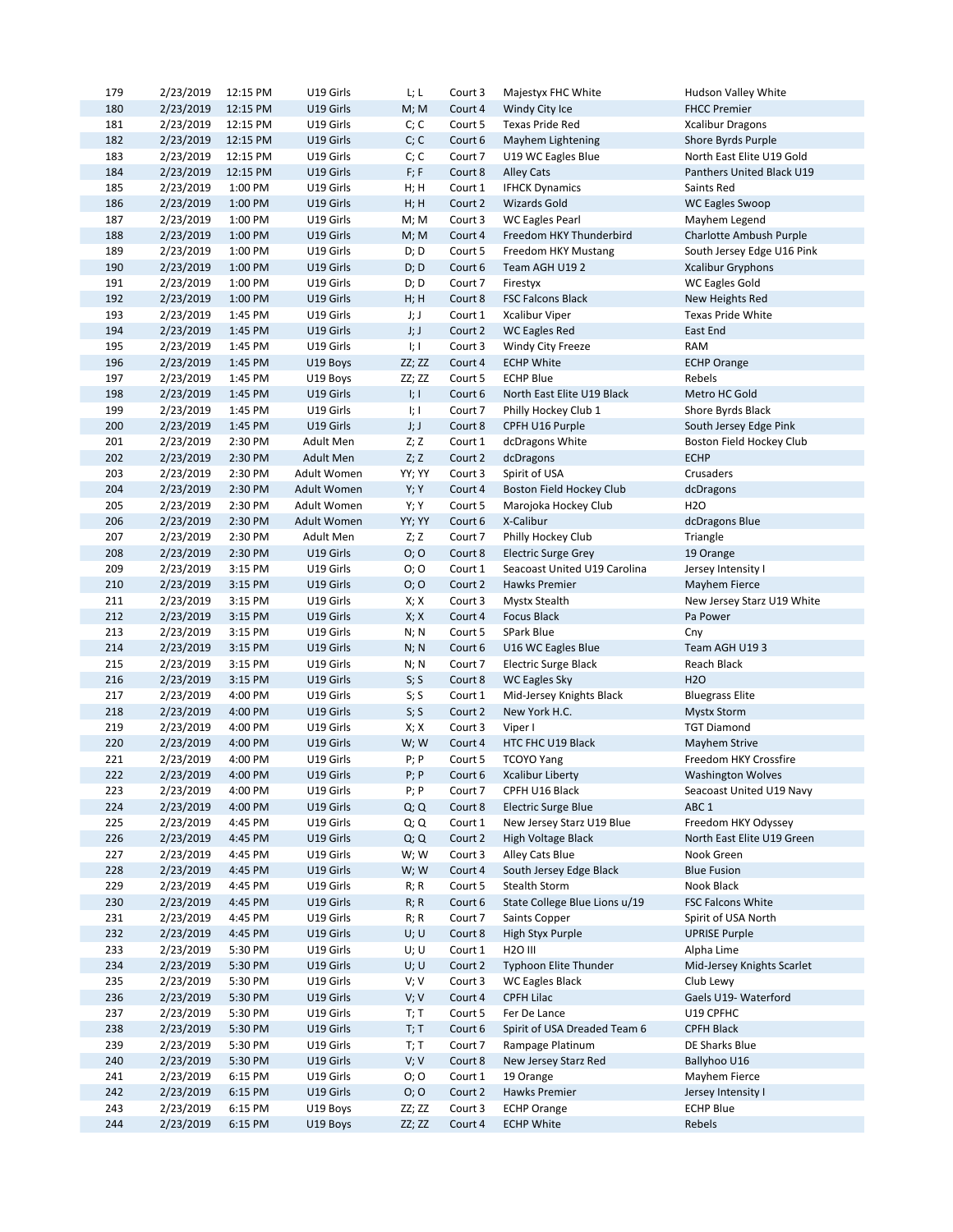| 245        | 2/23/2019              | 6:15 PM            | U19 Girls              | N; N         | Court 5               | Team AGH U193                                     | <b>SPark Blue</b>                      |
|------------|------------------------|--------------------|------------------------|--------------|-----------------------|---------------------------------------------------|----------------------------------------|
| 246        | 2/23/2019              | 6:15 PM            | U19 Girls              | N; N         | Court 6               | Reach Black                                       | Cny                                    |
| 247        | 2/23/2019              | 6:15 PM            | U19 Girls              | N; N         | Court 7               | <b>Electric Surge Black</b>                       | U16 WC Eagles Blue                     |
| 248        | 2/23/2019              | 6:15 PM            | U19 Girls              | O; O         | Court 8               | Seacoast United U19 Carolina                      | <b>Electric Surge Grey</b>             |
| 249        | 2/23/2019              | 7:00 PM            | U19 Girls              | S; S         | Court 1               | <b>Bluegrass Elite</b>                            | <b>Mystx Storm</b>                     |
| 250        | 2/23/2019              | 7:00 PM            | U19 Girls              | S; S         | Court 2               | <b>H2O</b>                                        | Mid-Jersey Knights Black               |
| 251        | 2/23/2019              | 7:00 PM            | U19 Girls              | X; X         | Court 3               | Pa Power                                          | New Jersey Starz U19 White             |
| 252        | 2/23/2019              | 7:00 PM            | U19 Girls              | X; X         | Court 4               | <b>Mystx Stealth</b>                              | <b>TGT Diamond</b>                     |
| 253        | 2/23/2019              | 7:00 PM            | U19 Girls              | P; P         | Court 5               | <b>Washington Wolves</b>                          | <b>TCOYO Yang</b>                      |
| 254        | 2/23/2019              | 7:00 PM            | U19 Girls              | $P$ ; $P$    | Court 6               | Seacoast United U19 Navy                          | Freedom HKY Crossfire                  |
| 255        | 2/23/2019              | 7:00 PM            | U19 Girls              | P; P         | Court 7               | CPFH U16 Black                                    | Xcalibur Liberty                       |
| 256        | 2/23/2019              | 7:00 PM            | U19 Girls              | S; S         | Court 8               | <b>WC Eagles Sky</b>                              | New York H.C.                          |
| 257        | 2/23/2019              | 7:45 PM            | U19 Girls              | Q; Q         | Court 1               | North East Elite U19 Green                        | New Jersey Starz U19 Blue              |
| 258        | 2/23/2019              | 7:45 PM            | U19 Girls              | Q; Q         | Court 2               | <b>Electric Surge Blue</b>                        | High Voltage Black                     |
|            |                        |                    |                        |              |                       |                                                   |                                        |
| 259        | 2/23/2019              | 7:45 PM            | U19 Girls              | X; X         | Court 3               | <b>Focus Black</b>                                | Viper I                                |
| 260        | 2/23/2019              | 7:45 PM            | U19 Girls              | W; W         | Court 4               | HTC FHC U19 Black                                 | South Jersey Edge Black                |
| 261        | 2/23/2019              | 7:45 PM            | U19 Girls              | R; R         | Court 5               | <b>FSC Falcons White</b>                          | Stealth Storm                          |
| 262        | 2/23/2019              | 7:45 PM            | U19 Girls              | R; R         | Court 6               | Spirit of USA North                               | Nook Black                             |
| 263        | 2/23/2019              | 7:45 PM            | U19 Girls              | R; R         | Court 7               | Saints Copper                                     | State College Blue Lions u/19          |
| 264        | 2/23/2019              | 7:45 PM            | U19 Girls              | Q; Q         | Court 8               | ABC <sub>1</sub>                                  | Freedom HKY Odyssey                    |
| 265        | 2/23/2019              | 8:30 PM            | U19 Girls              | U; U         | Court 1               | Mid-Jersey Knights Scarlet                        | <b>H2O III</b>                         |
| 266        | 2/23/2019              | 8:30 PM            | U19 Girls              | U; U         | Court 2               | <b>UPRISE Purple</b>                              | Alpha Lime                             |
| 267        | 2/23/2019              | 8:30 PM            | U19 Girls              | W; W         | Court 3               | Nook Green                                        | <b>Blue Fusion</b>                     |
| 268        | 2/23/2019              | 8:30 PM            | U19 Girls              | W;W          | Court 4               | Mayhem Strive                                     | <b>Alley Cats Blue</b>                 |
| 269        | 2/23/2019              | 8:30 PM            | U19 Girls              | T; T         | Court 5               | Spirit of USA Dreaded Team 6                      | Fer De Lance                           |
| 270        | 2/23/2019              | 8:30 PM            | U19 Girls              | T; T         | Court 6               | U19 CPFHC                                         | Rampage Platinum                       |
| 271        | 2/23/2019              | 8:30 PM            | U19 Girls              | T; T         | Court 7               | <b>CPFH Black</b>                                 | DE Sharks Blue                         |
| 272        | 2/23/2019              | 8:30 PM            | U19 Girls              | U; U         | Court 8               | High Styx Purple                                  | <b>Typhoon Elite Thunder</b>           |
| 273        | 2/23/2019              | 9:15 PM            | U19 Girls              | V; V         | Court 1               | Gaels U19- Waterford                              | New Jersey Starz Red                   |
| 274        | 2/23/2019              | 9:15 PM            | Adult Women            | YY; YY       | Court 2               | dcDragons Blue                                    | Spirit of USA                          |
| 275        | 2/23/2019              | 9:15 PM            | U19 Girls              | V; V         | Court 3               | Ballyhoo U16                                      | Club Lewy                              |
| 276        | 2/23/2019              | 9:15 PM            | Adult Women            | YY; YY       | Court 4               | X-Calibur                                         | Crusaders                              |
| 277        | 2/23/2019              | 9:15 PM            | Adult Women            | Y; Y         | Court 5               | Boston Field Hockey Club                          | H <sub>20</sub>                        |
| 278        | 2/23/2019              | 9:15 PM            | U19 Girls              | V; V         | Court 6               | <b>CPFH Lilac</b>                                 | <b>WC Eagles Black</b>                 |
| 279        | 2/23/2019              | 9:15 PM            | Adult Women            | Y; Y         | Court 7               | dcDragons                                         | Marojoka Hockey Club                   |
| 280        | 2/23/2019              | 9:15 PM            | <b>Adult Men</b>       | Z; Z         | Court 8               | dcDragons White                                   | dcDragons                              |
| 281        | 2/23/2019              | 10:00 PM           | Adult Men              | Z; Z         | Court 4               | <b>ECHP</b>                                       | Triangle                               |
| 282        | 2/23/2019              | 10:00 PM           | <b>Adult Men</b>       | Z; Z         | Court 5               | Philly Hockey Club                                | Boston Field Hockey Club               |
|            |                        |                    |                        |              | Day 3                 |                                                   |                                        |
|            |                        |                    |                        |              | Sunday, February 24th |                                                   |                                        |
| 283        | 2/24/2019              | 7:00 AM            | U19 Girls              | A; A         | Court 1               | <b>IFHCK Warriors Select</b>                      | Team AGH U191                          |
| 284        | 2/24/2019              | 7:00 AM            | U19 Girls              | A; A         | Court 2               | <b>CPFH Purple</b>                                | <b>Xcalibur Scorpions</b>              |
| 285        | 2/24/2019              | 7:00 AM            | U19 Girls              | A; A         | Court 3               | Jersey Intensity Blue                             | U16 WC Eagles Diamonds                 |
| 286        | 2/24/2019              | 7:00 AM            | U19 Girls              | E; E         | Court 4               | U19 WC Eagles Diamonds                            | NorthEast Elite U19 Silver             |
| 287        | 2/24/2019              | 7:00 AM            | U19 Girls              | E; E         | Court 5               | Metro HC Platinum                                 | <b>Mystx Sting</b>                     |
| 288        | 2/24/2019              | 7:00 AM            | U19 Girls              | E; E         | Court 6               | <b>IFHCK Spirit Select</b>                        | Marojoka Green                         |
| 289        | 2/24/2019              | 7:00 AM            | U19 Boys               | ZZ; ZZ       | Court 7               |                                                   | 1 <sub>v</sub>                         |
| 290        | 2/24/2019              | 7:00 AM            | U19 Boys               | ZZ; ZZ       | Court 8               |                                                   | 2 v 3                                  |
| 291        | 2/24/2019              | 7:45 AM            | U19 Girls              | B; B         | Court 1               | Carolina All Stars                                | Maine Majestix                         |
| 292        | 2/24/2019              | 7:45 AM            | U19 Girls              | B; B         | Court 2               | <b>Total Dutch Orange</b>                         | <b>WC Eagles Ruby</b>                  |
| 293        | 2/24/2019              | 7:45 AM            | U19 Girls              | B; B         | Court 3               | <b>Electric Surge Orange</b>                      | Xcalibur Justice                       |
| 294        | 2/24/2019              | 7:45 AM            | U19 Girls              | G; G         | Court 4               | U19 Red Souderton Strikers                        | Xplosive Hockey Club Black             |
| 295        | 2/24/2019              | 7:45 AM            | U19 Girls              | G; G         | Court 5               | Horizon Burn                                      | Nook Hockey                            |
| 296        | 2/24/2019              | 7:45 AM            | U19 Girls              | G; G         | Court 6               | <b>WC Eagles Fly</b>                              | Cape Ann Black                         |
| 297        | 2/24/2019              | 7:45 AM            | U19 Girls              | K; K         | Court 7               | <b>WC Eagles White</b>                            | Spirit of USA West                     |
| 298        | 2/24/2019              | 7:45 AM            | U19 Girls              | K; K         | Court 8               | Philly Hockey Club 2                              | Mayhem Legacy                          |
| 299        | 2/24/2019              | 8:30 AM            | U19 Girls              | C; C         | Court 1               | <b>Xcalibur Dragons</b>                           | U19 WC Eagles Blue                     |
| 300        |                        |                    |                        |              |                       | Shore Byrds Purple                                | North East Elite U19 Gold              |
| 301        |                        |                    |                        |              |                       |                                                   |                                        |
|            | 2/24/2019              | 8:30 AM            | U19 Girls              | C; C         | Court 2               |                                                   |                                        |
|            | 2/24/2019              | 8:30 AM            | U19 Girls              | C; C         | Court 3               | Mayhem Lightening                                 | Texas Pride Red                        |
| 302        | 2/24/2019              | 8:30 AM            | U19 Girls              | F; F         | Court 4               | Panthers United Black U19                         | <b>FHL Blue</b>                        |
| 303        | 2/24/2019              | 8:30 AM            | U19 Girls              | F; F         | Court 5               | <b>UPRISE Gold</b>                                | <b>Alley Cats</b>                      |
| 304        | 2/24/2019              | 8:30 AM            | U19 Girls              | F; F         | Court 6               | <b>WC Eagles Orange</b>                           | Hudson Valley Green                    |
| 305        | 2/24/2019              | 8:30 AM            | U19 Girls              | L; L         | Court 7               | Texas Pride North                                 | <b>TCOYO Yin</b>                       |
| 306        | 2/24/2019              | 8:30 AM            | U19 Girls              | K; K         | Court 8               | <b>WNY Whalers Blue</b>                           | DE Shore Bayside                       |
| 307<br>308 | 2/24/2019<br>2/24/2019 | 9:15 AM<br>9:15 AM | U19 Girls<br>U19 Girls | D; D<br>D; D | Court 1<br>Court 2    | <b>WC Eagles Gold</b><br><b>Xcalibur Gryphons</b> | South Jersey Edge U16 Pink<br>Firestyx |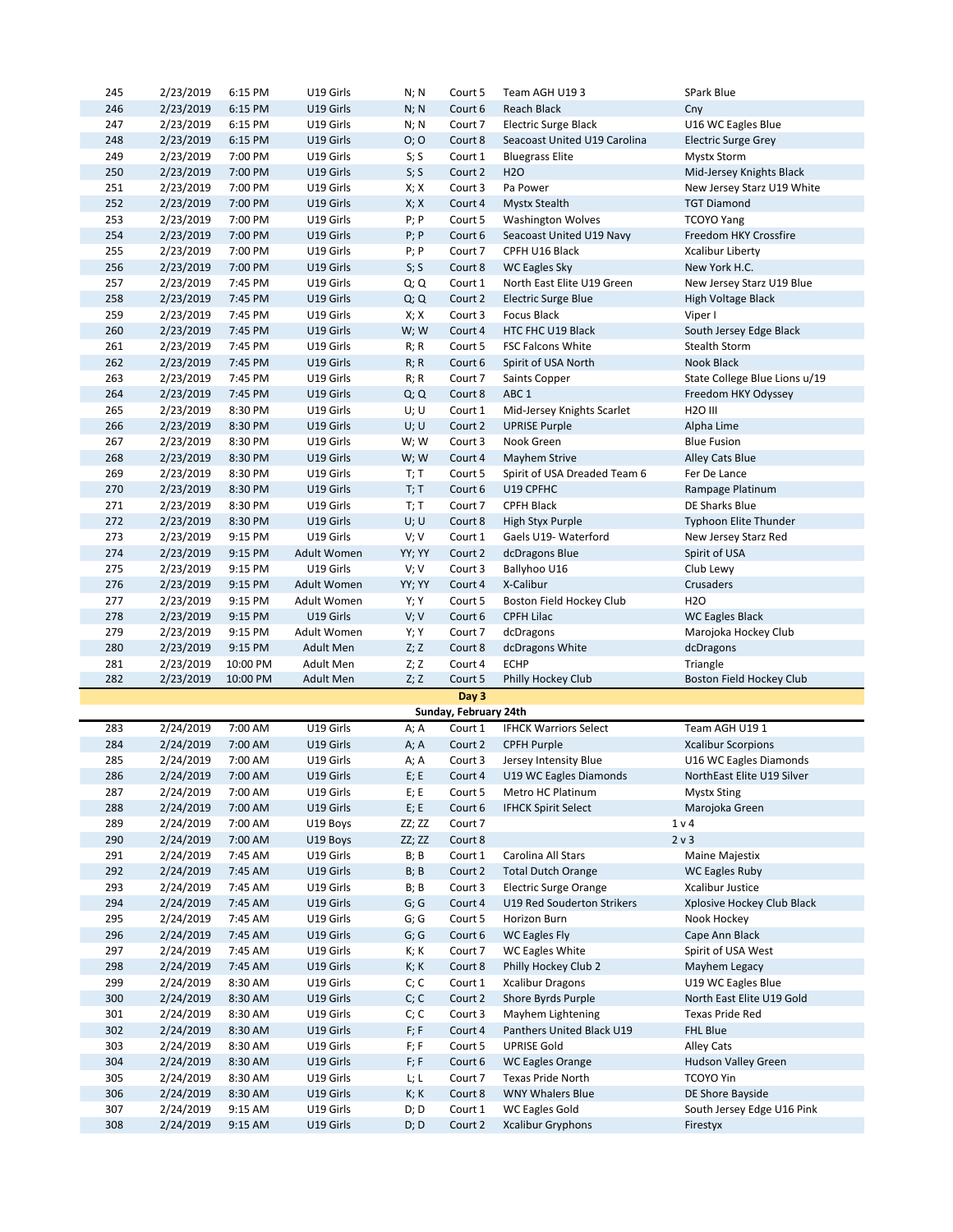| 309 | 2/24/2019 | 9:15 AM  | U19 Girls        | D; D      | Court 3 | Freedom HKY Mustang         | Team AGH U19 2                |  |
|-----|-----------|----------|------------------|-----------|---------|-----------------------------|-------------------------------|--|
| 310 | 2/24/2019 | 9:15 AM  | U19 Girls        | H; H      | Court 4 | Saints Red                  | <b>WC Eagles Swoop</b>        |  |
| 311 | 2/24/2019 | 9:15 AM  | U19 Girls        | H; H      | Court 5 | New Heights Red             | <b>IFHCK Dynamics</b>         |  |
| 312 | 2/24/2019 | 9:15 AM  | U19 Girls        | H; H      | Court 6 | <b>FSC Falcons Black</b>    | <b>Wizards Gold</b>           |  |
| 313 | 2/24/2019 | 9:15 AM  | U19 Girls        | L; L      | Court 7 | Majestyx FHC White          | Saints Silver                 |  |
| 314 | 2/24/2019 | 9:15 AM  | U19 Girls        | L; L      | Court 8 | Hudson Valley White         | <b>PA Power Blue</b>          |  |
| 315 | 2/24/2019 | 10:00 AM | U19 Girls        | l; I      | Court 1 | <b>RAM</b>                  | North East Elite U19 Black    |  |
| 316 | 2/24/2019 | 10:00 AM | U19 Girls        | I; I      | Court 2 | Shore Byrds Black           | Metro HC Gold                 |  |
| 317 | 2/24/2019 | 10:00 AM | U19 Girls        | l; I      | Court 3 | Philly Hockey Club 1        | <b>Windy City Freeze</b>      |  |
| 318 | 2/24/2019 | 10:00 AM | U19 Girls        | J;J       | Court 4 | CPFH U16 Purple             | <b>Texas Pride White</b>      |  |
| 319 | 2/24/2019 | 10:00 AM | U19 Girls        | J; J      | Court 5 | South Jersey Edge Pink      | WC Eagles Red                 |  |
| 320 | 2/24/2019 | 10:00 AM | U19 Girls        | J;J       | Court 6 | East End                    | <b>Xcalibur Viper</b>         |  |
| 321 | 2/24/2019 | 10:00 AM | U19 Girls        | M; M      | Court 7 | Mayhem Legend               |                               |  |
| 322 |           |          |                  |           |         |                             | Windy City Ice                |  |
|     | 2/24/2019 | 10:00 AM | U19 Girls        | M; M      | Court 8 | Charlotte Ambush Purple     | <b>FHCC Premier</b>           |  |
| 323 | 2/24/2019 | 10:45 AM | U19 Boys         | ZZ; ZZ    | Court 1 |                             | W289 v W290                   |  |
| 324 | 2/24/2019 | 10:45 AM | U19 Boys         | ZZ; ZZ    | Court 2 |                             | L289 v L291                   |  |
| 325 | 2/24/2019 | 10:45 AM | U19 Girls        | O; O      | Court 4 | Hawks Premier               | 19 Orange                     |  |
| 326 | 2/24/2019 | 10:45 AM | U19 Girls        | O; O      | Court 5 | Mayhem Fierce               | Seacoast United U19 Carolina  |  |
| 327 | 2/24/2019 | 10:45 AM | U19 Girls        | O; O      | Court 6 | Jersey Intensity I          | <b>Electric Surge Grey</b>    |  |
| 328 | 2/24/2019 | 10:45 AM | U19 Girls        | X; X      | Court 7 | New Jersey Starz U19 White  | <b>Focus Black</b>            |  |
| 329 | 2/24/2019 | 10:45 AM | U19 Girls        | M; M      | Court 8 | Freedom HKY Thunderbird     | WC Eagles Pearl               |  |
| 330 | 2/24/2019 | 11:30 AM | U19 Girls        | N; N      | Court 1 | <b>SPark Blue</b>           | Reach Black                   |  |
| 331 | 2/24/2019 | 11:30 AM | U19 Girls        | N; N      | Court 2 | Team AGH U193               | <b>Electric Surge Black</b>   |  |
| 332 | 2/24/2019 | 11:30 AM | U19 Girls        | N; N      | Court 3 | Cny                         | U16 WC Eagles Blue            |  |
| 333 | 2/24/2019 | 11:30 AM | U19 Girls        | S; S      | Court 4 | <b>Bluegrass Elite</b>      | New York H.C.                 |  |
| 334 | 2/24/2019 | 11:30 AM | U19 Girls        | S; S      | Court 5 | Mid-Jersey Knights Black    | <b>WC Eagles Sky</b>          |  |
| 335 | 2/24/2019 | 11:30 AM | U19 Girls        | S; S      | Court 6 | <b>Mystx Storm</b>          | H <sub>20</sub>               |  |
| 336 | 2/24/2019 | 11:30 AM | U19 Girls        | X; X      | Court 7 | Pa Power                    | <b>TGT Diamond</b>            |  |
| 337 | 2/24/2019 | 11:30 AM | U19 Girls        | X; X      | Court 8 | <b>Mystx Stealth</b>        | Viper I                       |  |
| 338 | 2/24/2019 | 12:15 PM | U19 Girls        | $P$ ; $P$ | Court 1 | <b>TCOYO Yang</b>           | Seacoast United U19 Navy      |  |
| 339 | 2/24/2019 | 12:15 PM | U19 Girls        | $P$ ; $P$ | Court 2 | <b>Washington Wolves</b>    | CPFH U16 Black                |  |
| 340 | 2/24/2019 | 12:15 PM | U19 Girls        | $P$ ; $P$ | Court 3 | Freedom HKY Crossfire       | <b>Xcalibur Liberty</b>       |  |
| 341 |           |          | U19 Girls        |           |         |                             | ABC 1                         |  |
|     | 2/24/2019 | 12:15 PM |                  | Q; Q      | Court 4 | New Jersey Starz U19 Blue   |                               |  |
| 342 | 2/24/2019 | 12:15 PM | U19 Girls        | Q; Q      | Court 5 | North East Elite U19 Green  | <b>Electric Surge Blue</b>    |  |
| 343 | 2/24/2019 | 12:15 PM | U19 Girls        | Q; Q      | Court 6 | Freedom HKY Odyssey         | High Voltage Black            |  |
| 344 | 2/24/2019 | 12:15 PM | U19 Girls        | W;W       | Court 7 | <b>Mayhem Strive</b>        | South Jersey Edge Black       |  |
| 345 | 2/24/2019 | 12:15 PM | U19 Girls        | W; W      | Court 8 | <b>Blue Fusion</b>          | Alley Cats Blue               |  |
| 346 | 2/24/2019 | 1:00 PM  | U19 Girls        | R; R      | Court 1 | <b>Stealth Storm</b>        | Spirit of USA North           |  |
| 347 | 2/24/2019 | 1:00 PM  | U19 Girls        | R; R      | Court 2 | <b>FSC Falcons White</b>    | Saints Copper                 |  |
| 348 | 2/24/2019 | 1:00 PM  | U19 Girls        | R; R      | Court 3 | Nook Black                  | State College Blue Lions u/19 |  |
| 349 | 2/24/2019 | 1:00 PM  | U19 Girls        | U; U      | Court 4 | <b>H2O III</b>              | <b>UPRISE Purple</b>          |  |
| 350 | 2/24/2019 | 1:00 PM  | U19 Girls        | U; U      | Court 5 | Mid-Jersey Knights Scarlet  | High Styx Purple              |  |
| 351 | 2/24/2019 | 1:00 PM  | U19 Girls        | U; U      | Court 6 | Alpha Lime                  | Typhoon Elite Thunder         |  |
| 352 | 2/24/2019 | 1:00 PM  | U19 Girls        | W; W      | Court 7 | HTC FHC U19 Black           | Nook Green                    |  |
| 353 | 2/24/2019 | 1:00 PM  | U19 Girls        | V; V      | Court 8 | CPFH Lilac                  | Ballyhoo U16                  |  |
| 354 | 2/24/2019 | 1:45 PM  | U19 Girls        | T; T      | Court 1 | DE Sharks Blue              | Spirit of USA Dreaded Team 6  |  |
| 355 | 2/24/2019 | 1:45 PM  | U19 Girls        | T; T      | Court 2 | <b>CPFH Black</b>           | U19 CPFHC                     |  |
| 356 | 2/24/2019 | 1:45 PM  | U19 Girls        | T; T      | Court 3 | Fer De Lance                | Rampage Platinum              |  |
| 357 | 2/24/2019 | 1:45 PM  | U19 Girls        | O; O      | Court 4 | 19 Orange                   | Seacoast United U19 Carolina  |  |
| 358 | 2/24/2019 | 1:45 PM  | U19 Girls        | O; O      | Court 5 | <b>Electric Surge Grey</b>  | Hawks Premier                 |  |
| 359 | 2/24/2019 | 1:45 PM  | U19 Girls        | O; O      | Court 6 | Jersey Intensity I          | Mayhem Fierce                 |  |
| 360 | 2/24/2019 | 1:45 PM  | U19 Girls        | V; V      | Court 7 | Gaels U19- Waterford        | <b>WC Eagles Black</b>        |  |
| 361 | 2/24/2019 | 1:45 PM  | U19 Girls        | V; V      | Court 8 | Club Lewy                   | New Jersey Starz Red          |  |
| 362 | 2/24/2019 | 2:30 PM  | Adult Women      | Y; YY     | Court 1 | 1 <sub>v</sub>              |                               |  |
| 363 | 2/24/2019 | 2:30 PM  | Adult Women      | Y; YY     | Court 2 | 3 v 4                       |                               |  |
| 364 | 2/24/2019 | 2:30 PM  | Adult Women      | YY; Y     | Court 3 | 1 <sub>v</sub>              |                               |  |
| 365 | 2/24/2019 | 2:30 PM  | Adult Women      | YY; Y     | Court 4 | 3 v 4                       |                               |  |
| 366 | 2/24/2019 | 2:30 PM  | Adult Men        | Z; Z      | Court 5 | dcDragons White             | Philly Hockey Club            |  |
| 367 | 2/24/2019 | 2:30 PM  | Adult Men        | Z; Z      | Court 6 | Triangle                    | dcDragons                     |  |
| 368 | 2/24/2019 | 2:30 PM  | <b>Adult Men</b> | Z; Z      | Court 7 | Boston Field Hockey Club    | <b>ECHP</b>                   |  |
| 369 | 2/24/2019 | 2:30 PM  | U19 Girls        | X; X      | Court 8 | <b>TGT Diamond</b>          | Focus Black                   |  |
| 370 | 2/24/2019 | 3:15 PM  | U19 Girls        | N; N      | Court 1 | <b>Electric Surge Black</b> | SPark Blue                    |  |
| 371 | 2/24/2019 | 3:15 PM  | U19 Girls        | N; N      | Court 2 | U16 WC Eagles Blue          | Reach Black                   |  |
| 372 | 2/24/2019 | 3:15 PM  | U19 Girls        | N; N      | Court 3 | Cny                         | Team AGH U193                 |  |
| 373 | 2/24/2019 | 3:15 PM  | U19 Girls        | S; S      | Court 4 | WC Eagles Sky               | <b>Bluegrass Elite</b>        |  |
| 374 | 2/24/2019 | 3:15 PM  | U19 Girls        | S; S      | Court 5 | <b>H2O</b>                  | New York H.C.                 |  |
|     |           |          |                  |           |         |                             |                               |  |